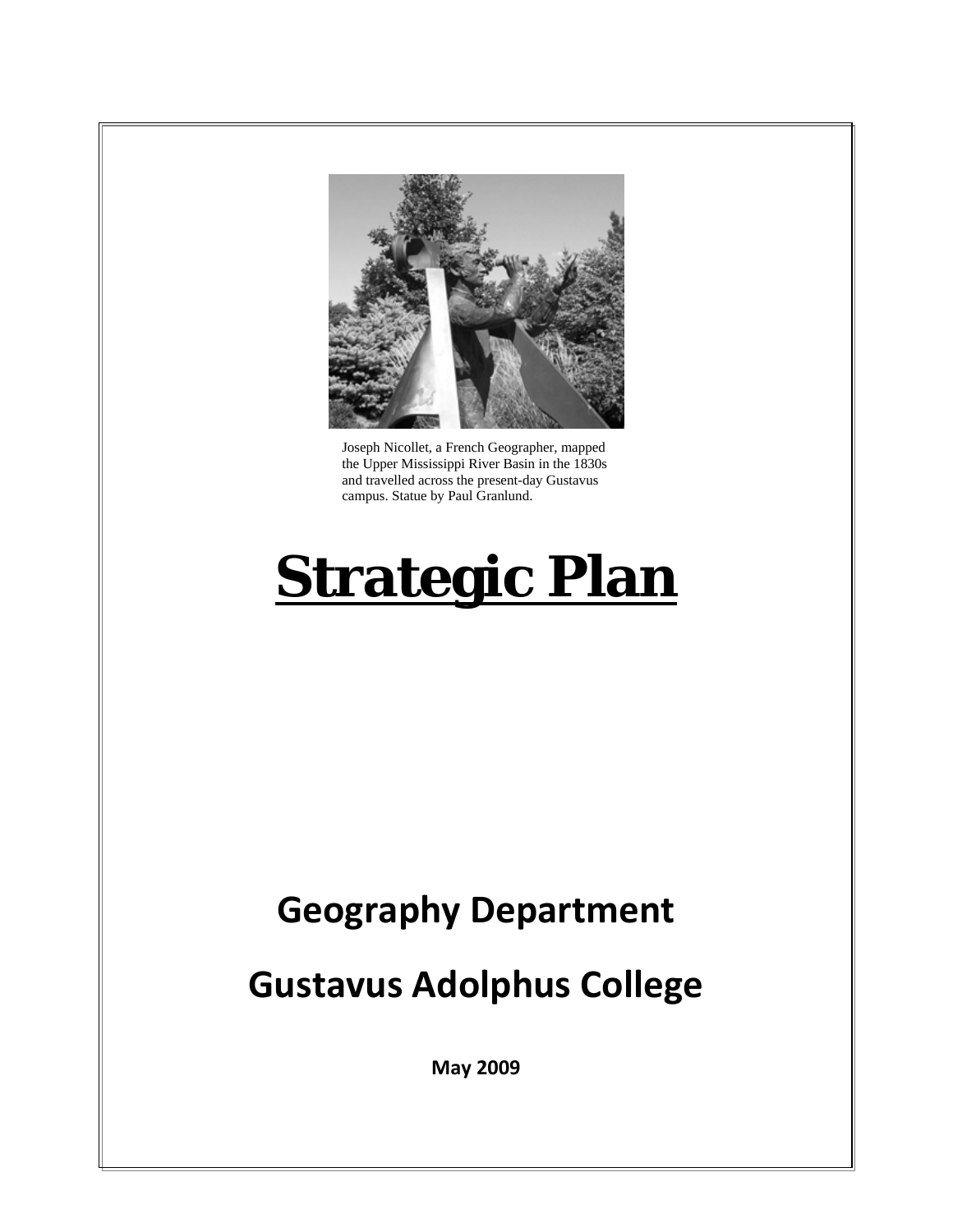#### **GEOGRAPHY DEPARTMENT**

# **Section 1 Geography Department Description**

## **1.1.1 Overview of the Department**

Participating Faculty: Bob Douglas (Professor), Mark Bjelland (Associate Professor and Chair), Anna Versluis (Assistant Professor)

Since the 1950s, the Department of Geography at Gustavus Adolphus College has helped students to better understand and appreciate their world. The department is staffed by three tenure‐line positions, one full‐time adjunct instructor, one active emeritus professor, and a shared administrative secretary. We offer courses to an average of 545 students per year and award 13 geography degrees and 13 geography minors in an average year. Our facilities include a GIS teaching laboratory, a GIS/Remote Sensing research laboratory, climatology laboratory, weather station, and a Map Library with approximately 100,000 maps. The Department of Geography at Gustavus Adolphus College is known among the academic geography community as a model program for small, private liberal arts colleges. The 2007 external examination team of Dr. Joy Mast of Carthage College and Dr. Robert Ostergren of the University of Wisconsin‐ Madison, wrote:

This is a hard working, collegial and well‐led department, with an accomplished faculty that excels in teaching and advising its students. The curriculum is wide ranging, providing both service courses to the College at large as well as a solid grounding in the discipline to majors. We noted that the teaching is both energetic and innovative, with emphases on field experiences, service learning, and engagement with the local community.

Mission: The mission of the Gustavus Adolphus College Geography Department is to foster a critical appreciation of the earth as the home of humanity and equip students to help make the world a better and more just place to live. We seek to cultivate in our students an appreciation of the diversity of places and regions, a critical awareness of human‐environment relationships, and an understanding of the varied dimensions of global change.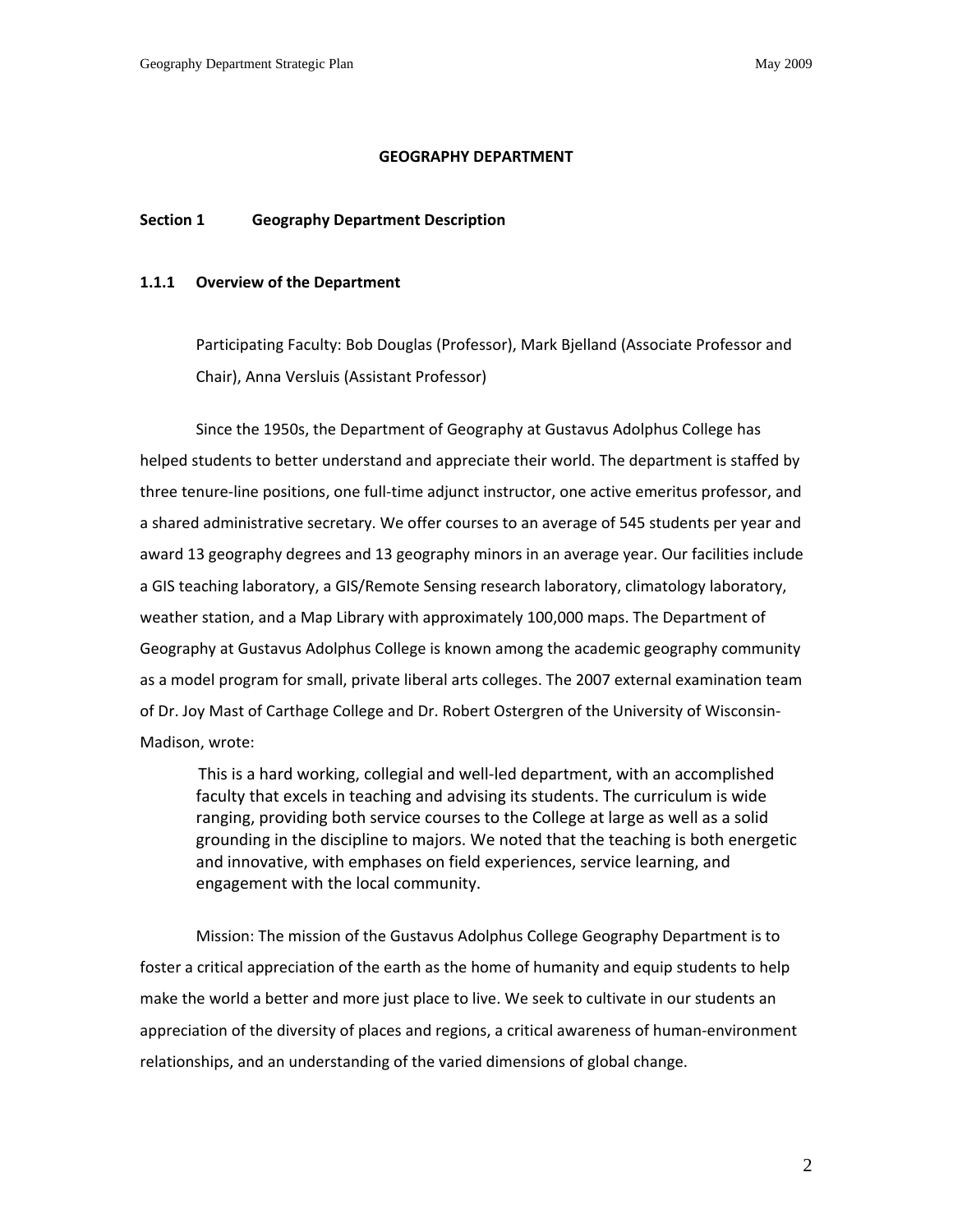Vision: Our vision is to offer first-rate teaching and scholarship that integrates human and physical geography with a wide range of geographic research techniques. Specifically, we envision offering 1) engaging, eye‐opening courses that combine global perspectives with local engagement, 2) a transformative major with a strong sense of community and identity that prepares geography majors for advanced graduate study and/or a wide variety of careers, and 3) service to the wider community through our expertise and geographic research skills. Our vision is that the Geography Department would play a major role in the college's mission of providing an education that is "international in perspective" while simultaneously modeling effective engagement with local communities.

Goals: Our first goal is to further internationalize our department's curriculum and extracurricular activities. A second goal is bring our instruction in geographic information science and technologies to the forefront among liberal arts colleges. A third goal is to strengthen student engagement and the sense of identity and community among our majors. A fourth goal is to become a more visible resource to the college and wider community.

#### **1.2 Programs**

The Department provides general education courses to a wide cross‐section of Gustavus students, offering nine courses that meet general education requirements and covering three of the nine general education areas within the college curriculum. We also offer a strong geography major that prepares students for a wide range of careers (cartography, geographic information systems, planning, business location and market analysis, international development), graduate schools in geography; and professional schools in urban and regional planning, landscape architecture, geographic information systems, or environmental management.

#### *1.3 Support relationships*

The Geography Department played an important founding role for the interdisciplinary Environmental Studies (ES) program and continues to make major contributions to that program. One geography course—GEG‐243: Water Resources is required for the ES major and our GIS course sequence is well used by ES majors, particularly those with concentrations in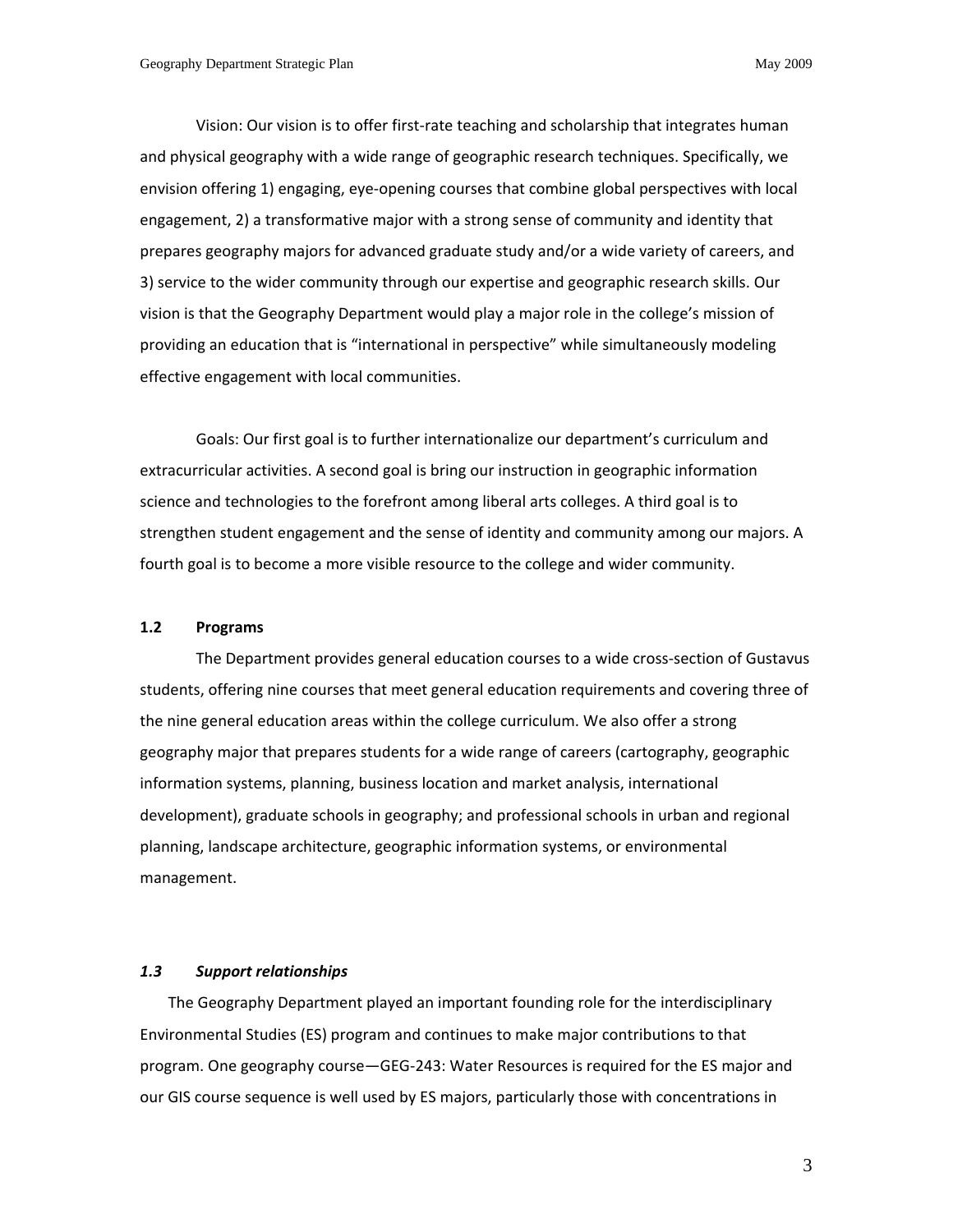geology or biology. Further, geography is one of the most common concentrations within the ES major. These mutually supportive relationships strengthen ES and bring talented students into our upper level geography courses.

The Geography Department contributes significantly to the preparation of education majors at Gustavus, with four of our courses meeting different requirements for their different majors. GEG‐101 and GEG‐102 are electives for the Elementary Education Major and are required for the Social Studies concentration; GEG‐101, GEG‐102 and GEG‐236 are required for the Social Studies Teaching Major, and GEG‐108 is required for the Earth and Space Science Teaching Major.

The Geology and Geography Departments have a long history of close interaction. We both share the lower level of Nobel Hall and share some facilities. For example, geography lab sections often meet in the Geology Teaching Laboratory and geologists frequently use the Geography Map Library. When a geomorphology position was created in the 1980s, it was a joint position shared equally between the Geology and Geography Departments. The continued legacy of that joint position is the cross‐listing of GEO‐246: Geomorphology in the Geography Department course listings. Double majors in geology and geography are common. Some geography students take GEO‐111 and GEO‐246 and most geology majors take GEG‐340: Geographic Information Systems in the Geography Department. Geography professors often assist with the GIS aspects of geology senior thesis projects.

The GIS Lab and Map Library are probably the two most important facilities within the department. While the Map Library can be maintained with a student assistant and faculty oversight, the GIS lab requires more sophisticated knowledge of computing software. Without a GIS Lab Manager, the Geography Department has relied heavily on Gustavus Technology Services for help in maintaining the GIS Lab. Further, the Geography Department covers half of the site license for GIS software that is used campus‐wide, including by the Geology Department

# *Section 2 Strategic Review*

.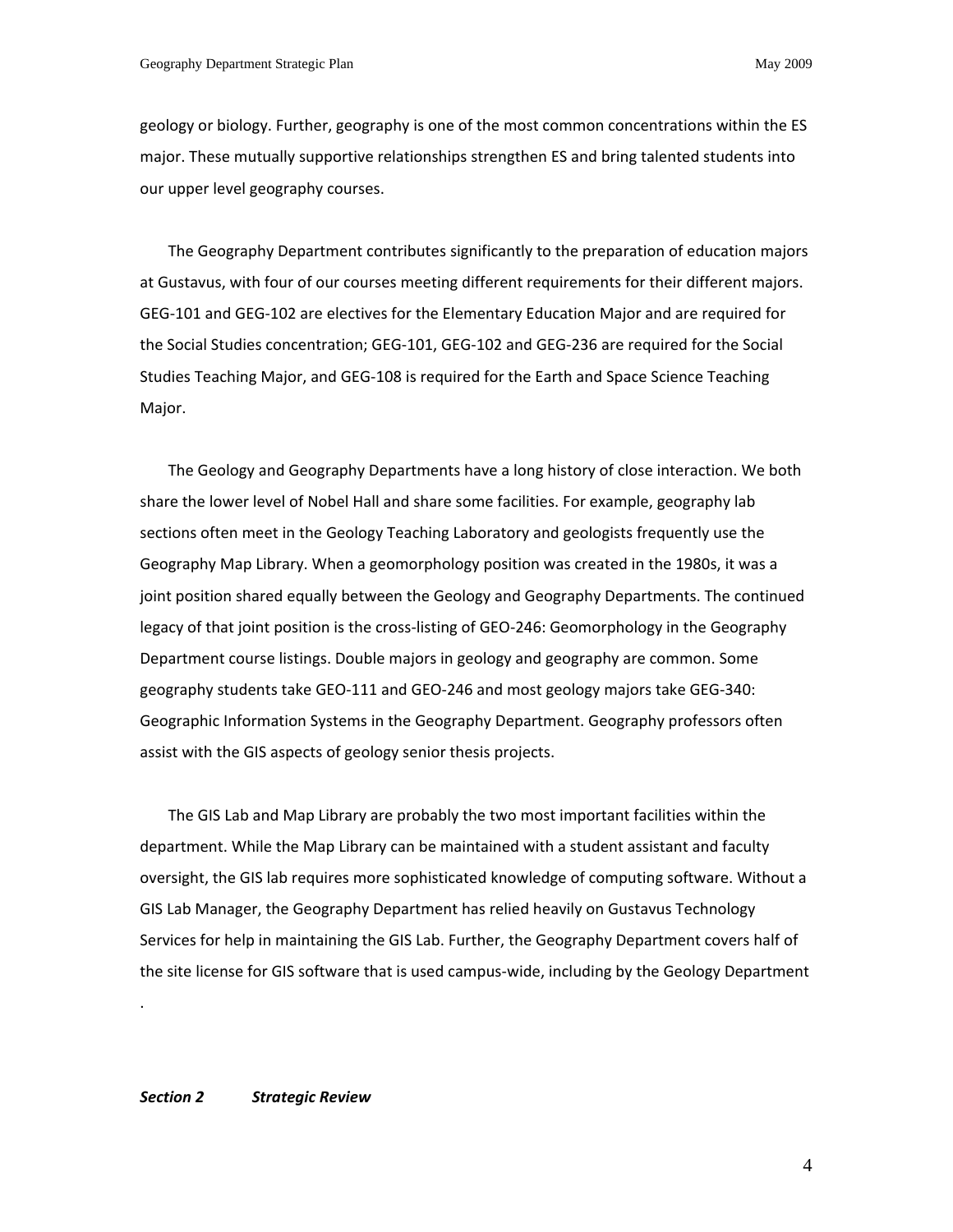# *2.1 Strategic issues*

A major strength of the Geography Department is a committed faculty who are diverse in their regional specialties and their methodological and philosophical approaches to geography. Compared to other Midwest liberal arts college geography departments we offer more breadth in covering both human and physical geography and a range of regions outside the U.S. Another major strength of our department is its long history which means we have a well developed geography collection in the library, alumni who care deeply about the department and are happy to act as donors, connections for student internships and employment, sources of specialized geographic data, speakers for our seminar series and guides for field trips.

A major strategic challenge facing us is that our faculty is smaller than at other comparable geography departments. Our recent external review noted that we need a minimum of four tenure‐track positions. Geography departments at most other Midwest liberal arts institutions have added new positions in the past few years while we have not received any new faculty lines since a full‐time adjunct position was converted to tenure‐track in 2003 and a second tenure-track position was added in 1973. Macalester College has five tenure-track faculty, two continuing full-time visiting positions, and a full-time GIS lab manager and lab instructor. Carthage College has recently added new positions to reach 5 FTE in geography. Augustana College' Geography Department has recently grown to four tenure‐track positions. The University of St. Thomas Geography Department has three tenure-track positions, a fulltime GIS lab manager and lab instructor, and an adjunct instructor. Recent additions at these institutions have focused on GIS and allowed them to offer greater depth in GIS than we do at present.

We have two professors who can teach GIS I (Mark Bjelland and Anna Versluis) but no one on the faculty to teach GIS II. Both Mark Bjelland and Anna Versluis have full teaching loads and teaching GIS I means not teaching another course that better uses their expertise. Dr. Versluis could teach a remote sensing or cartography course but the need to offer GIS I keeps her from doing so. Since we added the advanced GIS course (GIS II), we have relied on adjunct instructors the four times it has been offered. However, it has not been offered for two years because we have been unable to find an adjunct GIS instructor willing to commute to St. Peter.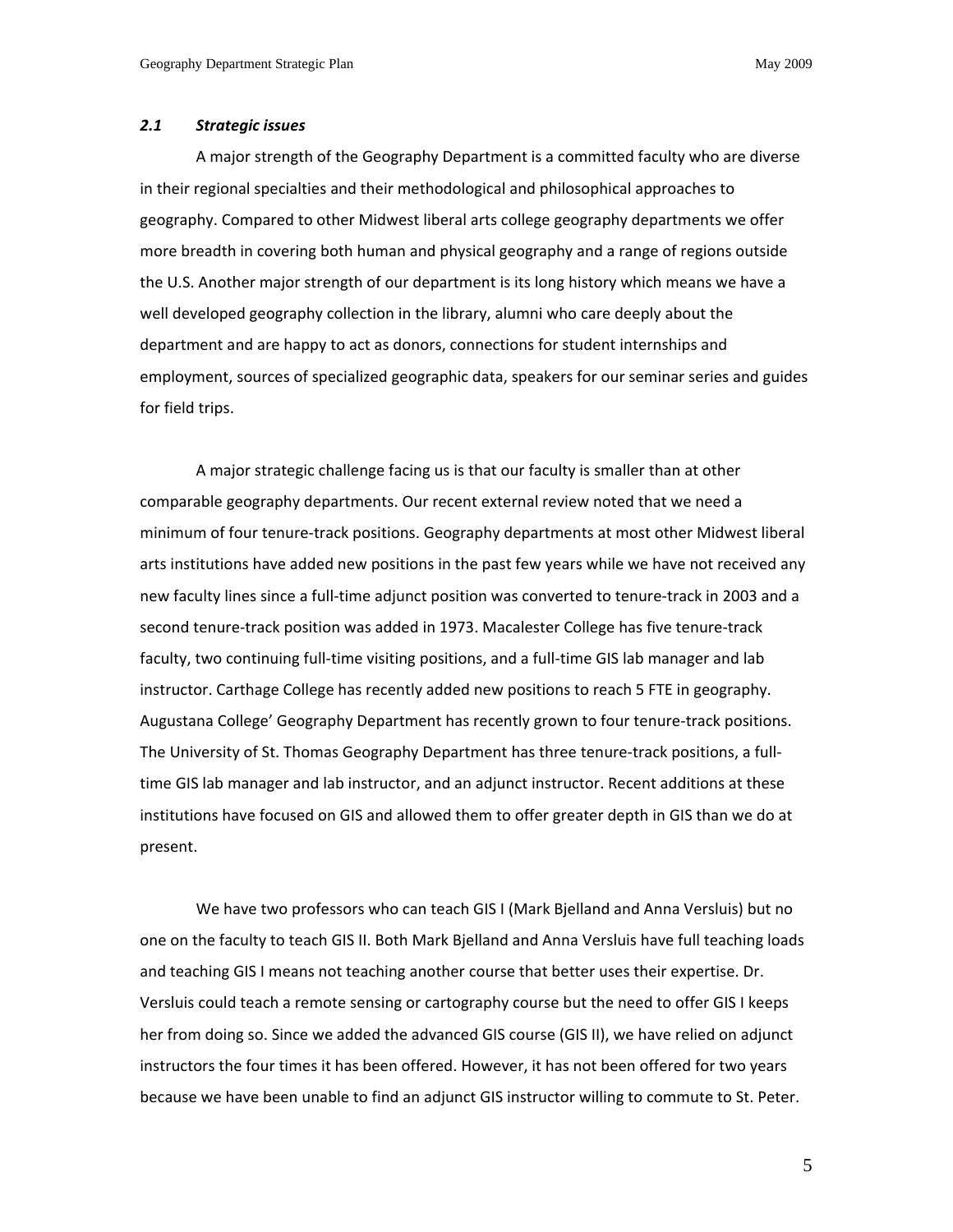Another strategic challenge facing Gustavus and all U.S. geography departments is that the discipline is often neglected in K‐12 education in this country. Not only do incoming students not know the concepts and theories of geography—they don't even know what the discipline is about. Nearly all of our majors discover geography through a general education course and the few who come to Gustavus intending to major in geography have been geography bee winners, younger siblings of geography majors, or the lucky few who had an AP Human Geography course in high school. This means that many of our majors declare their major relatively late and we don't have time to develop as clear a sense of identity and community among our majors as we would like. Further, this creates challenges in achieving depth in upper level courses and supporting student research since our curriculum is focused on 100‐level general education courses. Not surprisingly, our 2006 external reviewer identified the need for greater depth and a wider range of upper level courses.

While it is easy to focus on shortcomings, the presence of a geography department on campus is a real asset that not all of our competitor colleges can claim. An equal number of Midwest liberal arts institutions lack geography departments altogether. Instead, they offer just a few courses in geography taught by lone geographers, adjuncts, or faculty from other disciplines. Many nearby small private colleges have non‐geographers teaching their GIS course—not considered good practice by the GIS community. We believe that the presence of a geography department could be a major selling point over St. Olaf, Luther, and Concordia‐ Moorhead, each of which talks about global perspectives in their curriculum but lacks the key perspectives of geographers.

## *2.2 Barriers*

A major barrier to realizing our goal of being at the forefront among liberal arts colleges in geographic information science education has been a lack of a new faculty line in GIS. Our 2006 external review recommended a new position focused on GIS. We requested that GIS position in 2007 and 2008 and were turned down both times.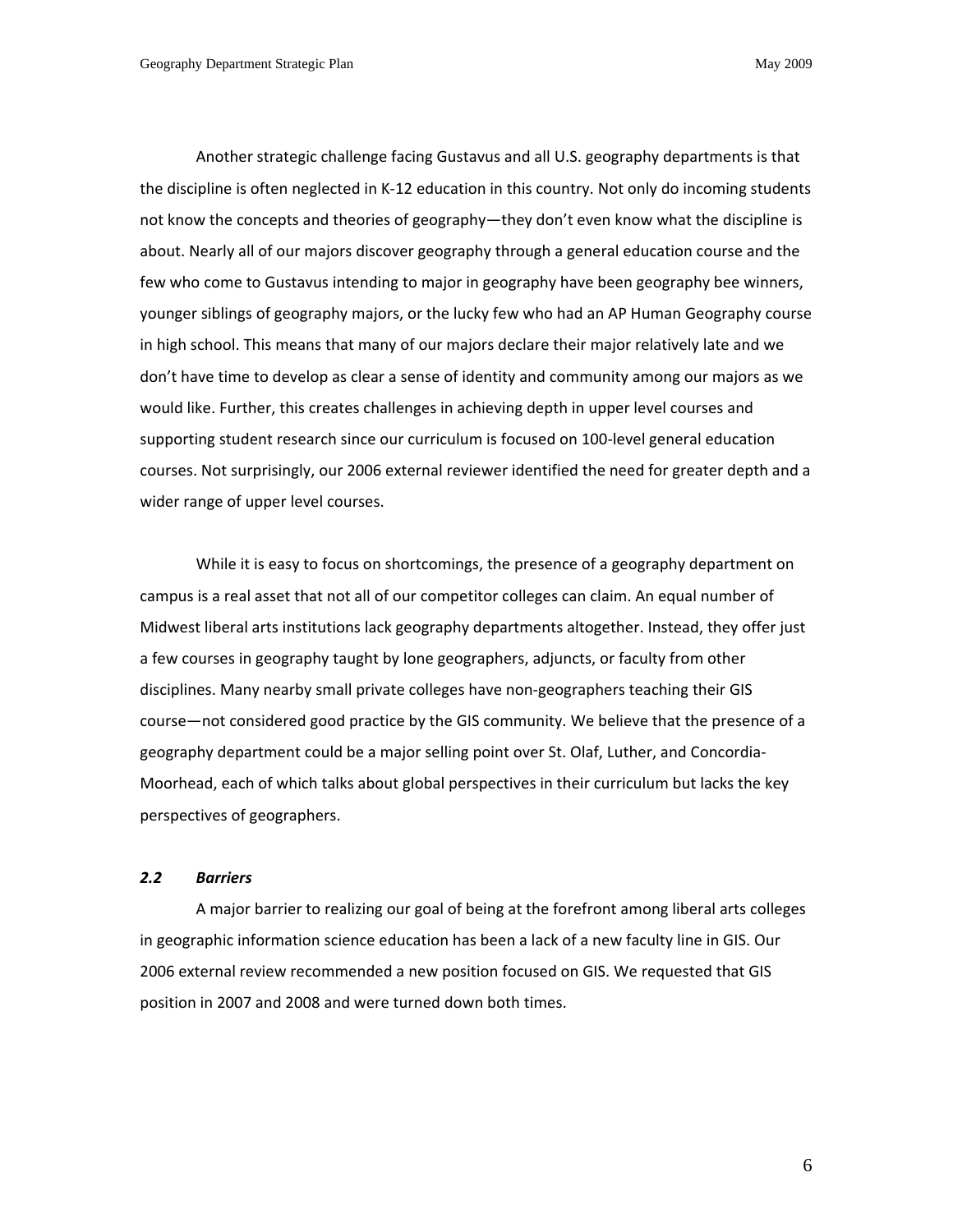# **Section 3 Strategic Initiatives and Recommendations**

- Goal 1: "further internationalize our department's curriculum and extracurricular activities"
- Initiative 1.1 Create several new endowed chairs with specializations in regions of special significance to society, the college and its constituencies. These endowed chair positions would provide on‐campus regional expertise, and teach new regional courses. Given the rising importance of China and its historic connections to Swedish Lutherans, this would be a natural region to focus on. Similarly, Sub‐ Saharan Africa would also be a strategic region for the college. Thus, we can imagine endowed chairs in "East Asian Economic Geography" and "Contemporary Sub‐Saharan Africa."
- Initiative 1.2 Develop and support a January Term course or semester‐length program focused on the geography of a region outside the U.S.
- Initiative 1.3 Incorporate global perspectives into existing and new topical geography courses.
- Initiative 1.4 Contribute to campus‐wide internationalization by bringing in geographers with regional expertise as guest speakers.
- Initiative 1.5 Contribute to on‐campus and off‐campus international events
- Goal 2: "bring our instruction in geographic information science and technologies to the forefront among liberal arts colleges."
- Initiative 2.1 Add a fourth tenure‐track position focused on GIS and related geographic research methodologies.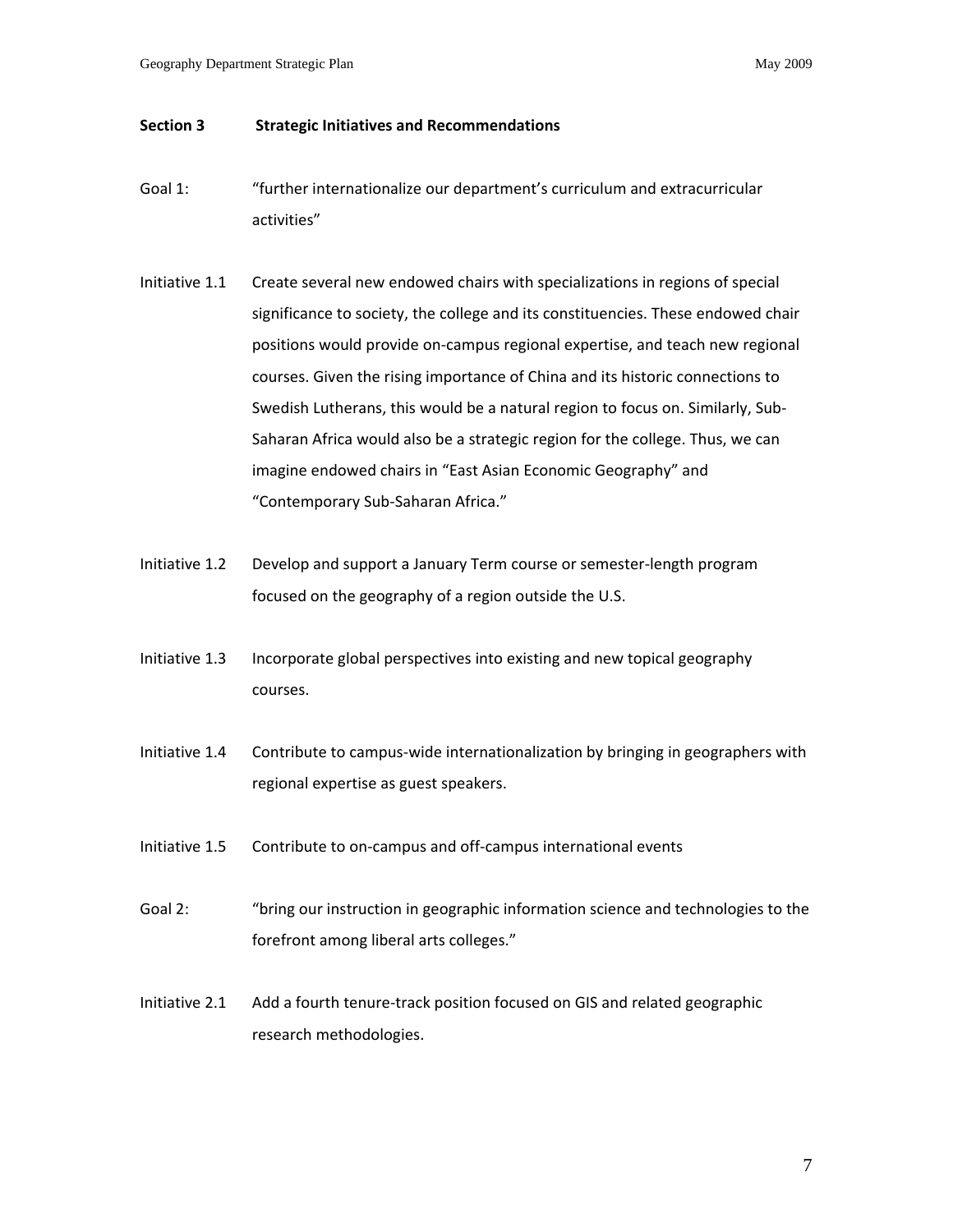- Initiative 2.2: Add a GIS Lab Manager who would manage the GIS software and hardware, teach laboratory sections of GIS and cartography courses, and support our new Geographic Research Center (See Initiative 4.1)
- Initiative 2.3 Develop a Minor in Geographic Information Science. This minor would qualify students for a number of jobs and scholarships.
- Goal 3: "strengthen student engagement and the sense of identity and community among geography majors."
- Initiative 3.1 We envision using expanded field trip opportunities and field course requirements as a primary means of increasing student engagement as well as building the sense of identity and sense of community among geography majors. Like Canadian and British university geography departments and our sister school, Augustana College, we propose that two extended field trips be required for the major. One field trip would focus on physical geography and natural resource management issues. The second field trip would focus on human settlements and urban and regional planning issues. The first field trip could visit a region such as the Black Hills or North Shore of Lake Superior. The second field trip could focus on Chicago, Denver, or another metropolitan region. January term is not well‐suited to our purposes because the most likely locations are cold and snowy in the winter and January term courses are not allowed to fulfill major requirements. Thus, we propose half credit courses that involve some classroom work and a short trip during spring break, immediately after graduation, or immediately before fall term begins. We would rely on department alumni for help in arranging speakers, accommodations, and possibly serving as field trip guides.
- Initiative 3.2 Create an endowment to defray student costs to participate in field trips
- Initiative 3.3 Work to attract students to Gustavus who are interested in geography. We believe we can achieve this by making connections with AP Human Geography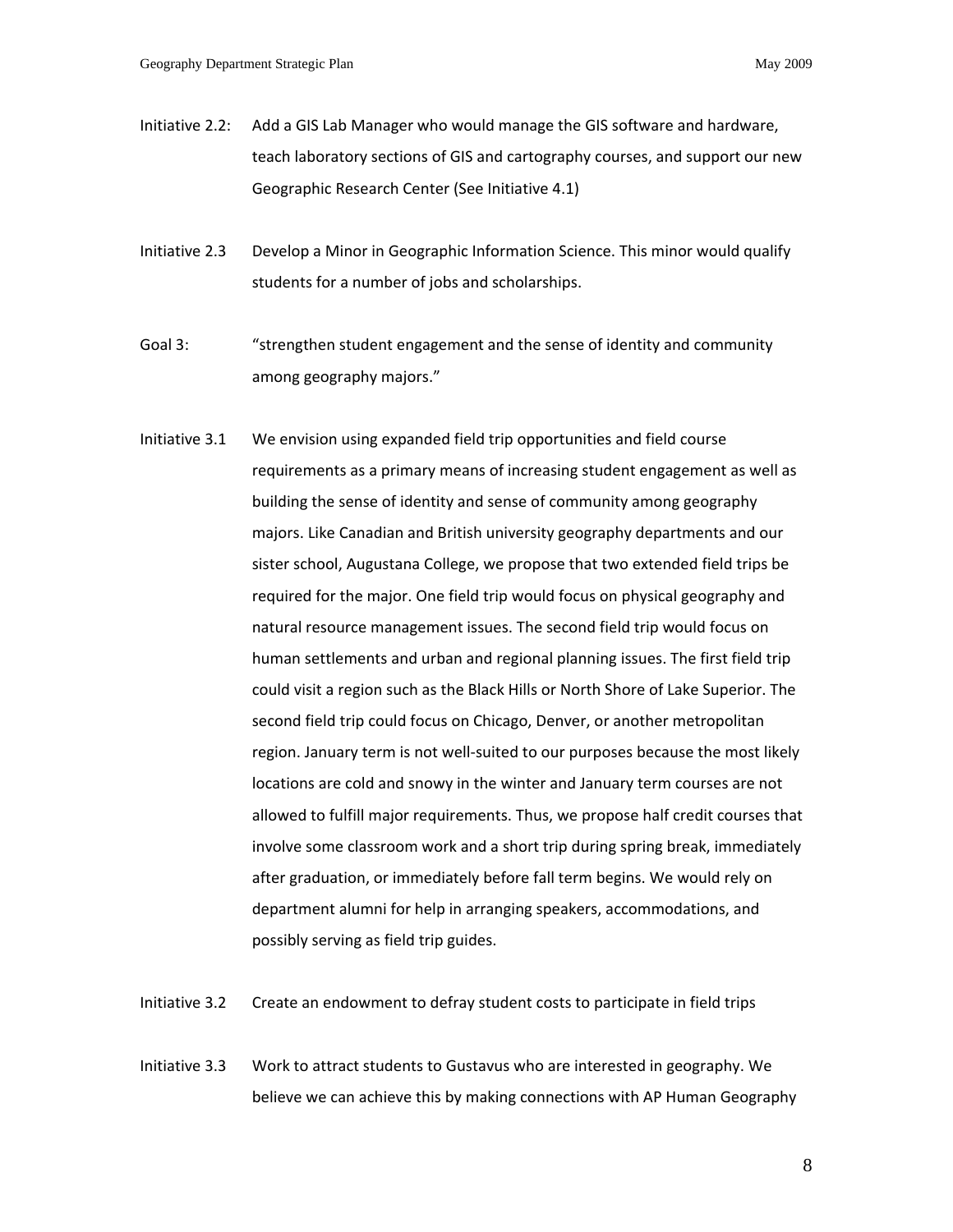instructors at Midwest high schools and better communicating what we offer to the Admissions Department.

- Initiative 3.4 Create scholarships and prizes for geography students in areas such as cartography, global perspectives, and field research.
- Goal 4: " become a more visible resource to the college and wider community"
- Initiative 4.1: We propose the creation of a Geographic Research Center. This would be a center for mapping, spatial analysis, and cartography. It would be directed by a geography faculty member, supported by the GIS Lab Manager, and hire qualified work study students. It would not be a data archive but a resource to the Gustavus community, the college's partners, and the local community. This center would do research projects with external or internal funding and pursure grant opportunities where appropriate. Projects could involve geocoding data for various clients, creating maps for publications, creating customized analyses and presentation of census data, remote sensing of land cover change, and spatial analysis. Recent examples of work done informally in the Geography Department give a sense of the possibilities:
	- Analyzed bus routes for the City of Austin, Minnesota
	- Mapped and analyzed crime data for Rochester, Minnesota
	- Analyzed property value changes block by block in Olmsted County, Minnesota
	- Mapped GACAC congregations for the Gustavus Church Relations office
	- Created map of gender and employment for a Boston College publication.
	- Mapped Gustavus staff residences and computed commuting distances for the Johnson Center for Environmental Innovation
	- Mapped and performed spatial analysis on the location of 9,000 Lutheran households from 12 congregations for the Minneapolis Synod